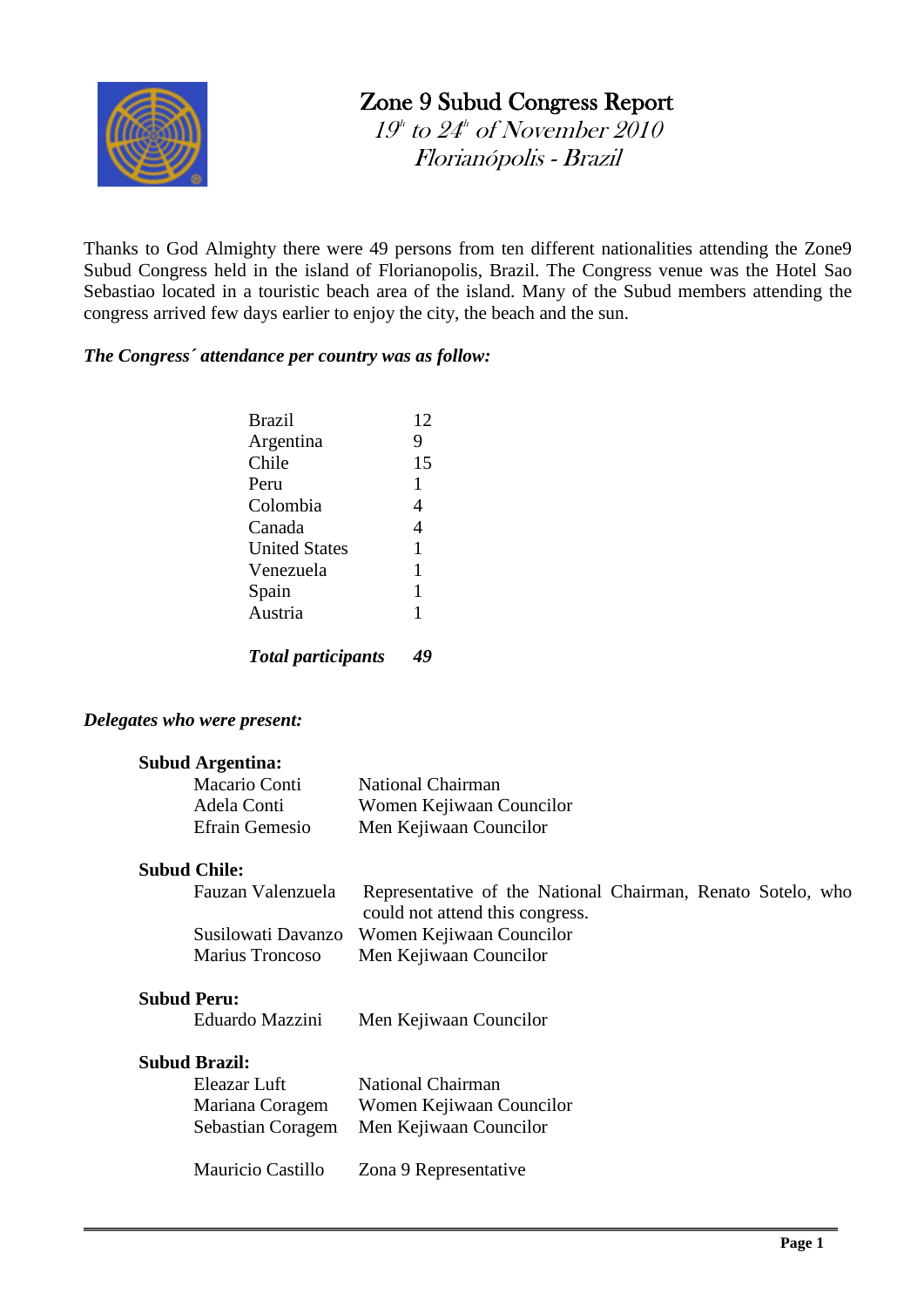During the Congress we had with us the six international helpers of the area 3 who could meet all together, for the first time since they were nominated in January 2010 in Christchurch, New Zeeland. The presence of the international helpers was felt strongly and it was a great support for the Congress and for all the members in this meeting. We also had the opportunity and privilege to welcome Luke Penseney from Canada, Chairman of World Subud Association (WSA); Paloma de la Viña from Spain, as well as Pável Mudarra from Venezuela, the Zone 3 and Zone 8 representatives respectively. Thus there were in total ten members of the World Subud Council present in the Congress which contributed to the strengthening of the links among Subud Zone 9 members and the international organization.

The congress agenda started the  $19<sup>th</sup>$  of November with the first official Latihan at 7 pm. The next days were filled with several activities presided by Latihan in the morning at 9 am. The  $24<sup>th</sup>$  of November was the last and therefore the farewell day where many of us manifested the wish to meet again soon, Gods´ Will, in a next Subud Congress. The program was diverse of activities which included Kejiwaan sessions, administrative meetings, cultural evenings, presentations by member working for the international Subud organization, as well as relaxation and entertainment. The original agenda prepared before the congress help mainly as a reference point, because the program was daily adapted according to the needs of the members and the dynamic of the Congress itself.

## **DAY 1: Kejiwaan day and Bapak´s Talk Video**

After the general Latihan in the morning all the participants met for the Congress opening which started with the reading of Ibu Rahayu´s words especially sent for this event. These words were read in Portuguese, Spanish and English. Afterwards all the members introduced themselves; therefore each of the attendants could hear their voices, know where everybody is coming from, and know their role within the Subud organization. As representatives of the host country, the national chairman of Subud Brazil, Eleazar Luft, together with her wife and national committee secretary, Ignez Luft, gave us a warm and kind welcoming and a beautiful souvenir for everyone. After the opening, the first day was fully dedicated to Kejiwaan activities, with Latihan and testing organized by Kejiwaan Councilors with the support of the international helpers.

#### *Bapak´s talk video*

 $\overline{a}$ 

In the evening of the first day we could see for the time a video of Bapak with Spanish subtitles thanks to the work of Elisa Sanchez Caballero, the international coordinator for Spanish translations of Bapak and Ibu Rahayu´s talks. The video lasted about 70 minutes and at the end everyone felt satisfied and grateful with this experience.

#### **DAY 2: Presentation of the Zone9 Countries.**

The activities during the second day were focused on the presentation of Zone9 countries. Argentina and Chile made their presentation in the morning and in the afternoon we continued with Peru and Brazil. Each presentation had its own means:

*Subud Argentina:* The three delegates of Subud Argentina were present. The national chairman Macario Conti, made his presentation showing pictures of old members, remembering the history of the group and the visits of Bapak to Argentina. He also showed pictures of their own houses in Mina Clavero and in Buenos Aires where there are official Subud groups. He also referred to the isolated Subud members in the cities of Rosario and Montecristo and to the members that practice the Latihan but who are still not considered within the official Subud structure in Argentina.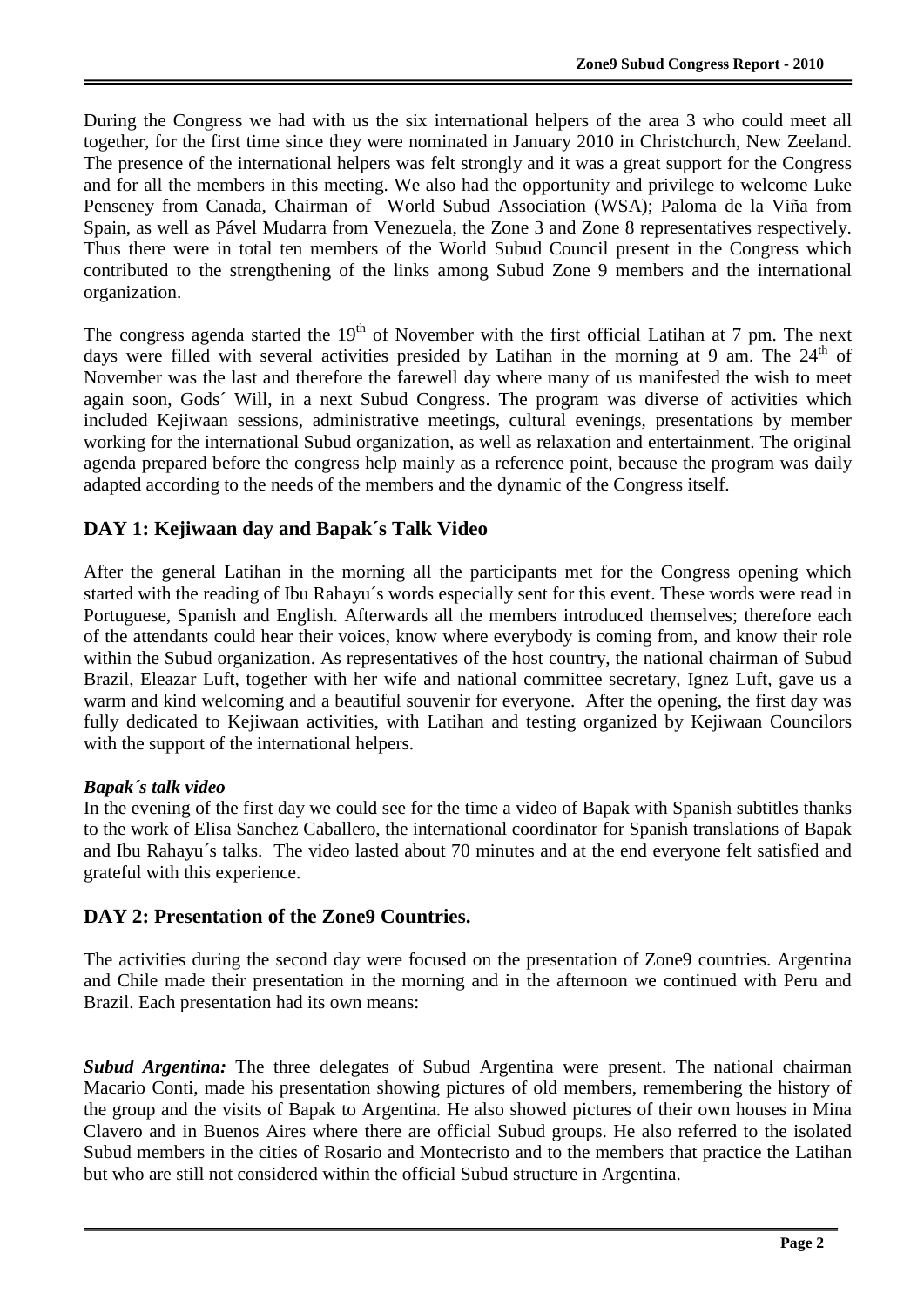During the presentation, some of the brothers and sisters manifested their concern and awareness for the situation that Subud Argentina is currently facing. This is regarding the fact that the group in the locality of Nono do not belong to the formal Subud organization. Many members manifested their good feelings and wishes, expecting that this situation can be solved and they expressed respect for the process that Subud Argentina have been passed by in the last few years.

*Subud Chile* : The presentation of Subud Chile was made by Fauzan Valenzuela in representation of Renato Sotelo, the national chairman of Chile who could not attend the Congress. During the presentation was explained the organization orientation undertaken in the last years by the national committee, emphasizing the legal aspect of how to manage the groups and referring that sometimes trying to save money through skipping legal issues (ex: avoid paying some taxes) could bring a harmful effect for the groups. The Kejiwaan councilors made their presentation explaining the situation in the groups and Marius Troncoso (KC) mentioned the letter signed by the helpers in Chile reaffirming their commitment to follow Bapak´s guidance for helpers. On the other hand, Susilowati Davanzo (KC), referred to the cultural activities organized by Subud Chile that have motivated young people to join Subud and that nowadays some of them are active Subud members.

*Subud Peru:* The only member and delegate was Eduardo Mazzini who amused us in his presentation with stories to explain how, despites the absence of members attending the group house, the Latihan is actually alive. Nevertheless, with few active members, Subud Peru has a big house to welcome new people and expand the membership. He also manifested that although their group is small they are always willing to do big things. Thus he finally manifested the intention of Subud Peru to put a proposal to host the next Pan-American Subud Congress of 2012.

*Subud Brazil:* The national chairman Eleazar Luft explained the reality of Subud Brazil, where the members are geographically disaggregated which makes difficult the visit of the helpers to the local groups and give support to the members. Eleazar presented in charts how the members in Brazil are active and how they want to participate in the Subud organization. In other words, he made a distinction among those who want to officially participate in the Subud organization and activities and those who want only to attend the Latihan.

#### **DAY 3: Presentations of the International Subud Committee and Cultural Evening**

This day was dedicated to three international presentations:

 $\overline{a}$ 

#### *Report of Bapak and Ibu Rahayu´s talks translation into spanish*

Elisa Sanchez Caballero presented the situation concerning the translation of Bapak and Ibu Rahayu´s talks into Spanish. She explained that many of them are already translated, although they are not printed. They are available at [www.subudlibrary.com.](http://www.subudlibrary.com/) She also presented the initiative to print several volumes of these talks and make them available in 2014 during the next Subud World Congress in Mexico. In the other hand, they started to write Spanish subtitles for talk's videos, one of them shown during this congress.

There was and agreement to compile inventories of talks in each of the Spanish speaking countries. Nurlaila Arratia was appointed to do this work in coordination with Elisa. More information can be found in the doc. "Informe 2010 de Traducciones y Publicaciones en Español".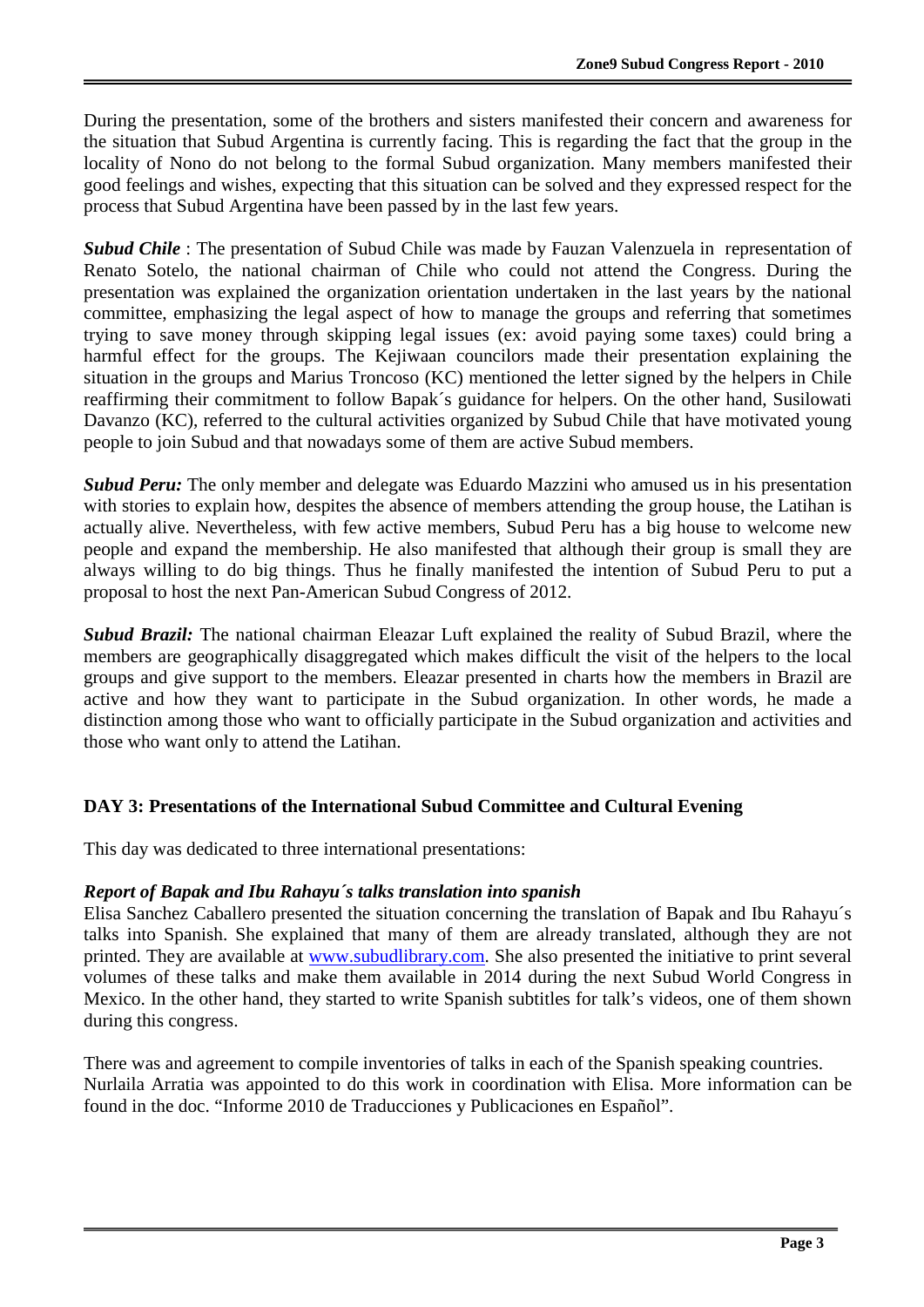#### *Presentation of the WSA chairman*

During his presentation, Luke Penseney, WSA chairman, explained the structure of the international Subud organization, making emphasis that the purpose of all the work done by the organization is the Latihan. He made a valuable presentation as many members could understand better how the international organization works for the benefit of the members and the expansion of the Latihan worldwide.

#### *Presentation of SICA*

Elfrida Schragen and Susilowati Davanzo made a presentation of SICA which was the Subud wing with most presence during the Congress. Elfrida, SICA representative for Canada, presented how Subud members make activities within SICA aim and Susilowati showed a video of a joint project of SICA and Susila Dharma in Santiago, Chile in a school for children with misbehavior. During the Congress, SICA was also present through the exhibition of paints by the artists Elfrida Schragen, Susilowati Davanzo and Helena Inglis in one of the venue´s hall.

#### *Cultural evening*

 $\overline{a}$ 

This day ended with a beautiful cultural evening organized by Elfrida, Susilowati and Eduardo Mazzini as emcee. We had singings, typical dances from Chile and Colombia, jokes, poems and a short workshop of folklore music. There was also a sketch alluding the Ramadhan of Subud members which produced roar with laughter. The cultural evening finished with the reciting of some Susila Budhi Dharma verses by our brother and international helper Manuel Urrejola.

## **DAY 4: Election of the place for the next Zone 9 Subud Congress in 2011- Report by the Zone 9 representative- Closing- Walk through the city – Closing party.**

#### *Zone 9 Subud Congress 2011*

In the morning, it was decided through testing, made by the Kejiwaan councilors that the next Zone 9 Subud Congress will be in Argentina. The result of the testing was unanimous and all the delegates as well as all the members present supported the testing result.

#### *Report of the Zone 9 representative*

Mauricio Castillo, the Zone 9 representative, made his report explaining his experience and direction of his work towards the integration and communication among the Subud members of the zone. The representative has a list of e-mails with almost all the members; which has facilitated the divulgation of world Subud news. He also explained the aim of the survey done with the members of Zone 9 in order to get the general feeling and opinion of members that attended the World Subud Congress in New Zeeland. The aim of that activity was to gather information and get insights that help to make improvements for the next Subud World Congress.

It was also explained that there are several topics in the World Subud Association where the opinion of the country members is important. Therefore, it was agreed that the Zone representative will send to national chairman of each country the details of these topics so that they can be discussed within each group.

It was also explained that in 2012 there is the intention to make a Pan-American Congress inviting the WSC to meet there. The selection procedure for the host country will start in January 2011. An invitation to postulate will be sent to all members of WSA of the Americas with all the technical requirements. The deadline for application will be June 2011 and the final decision would be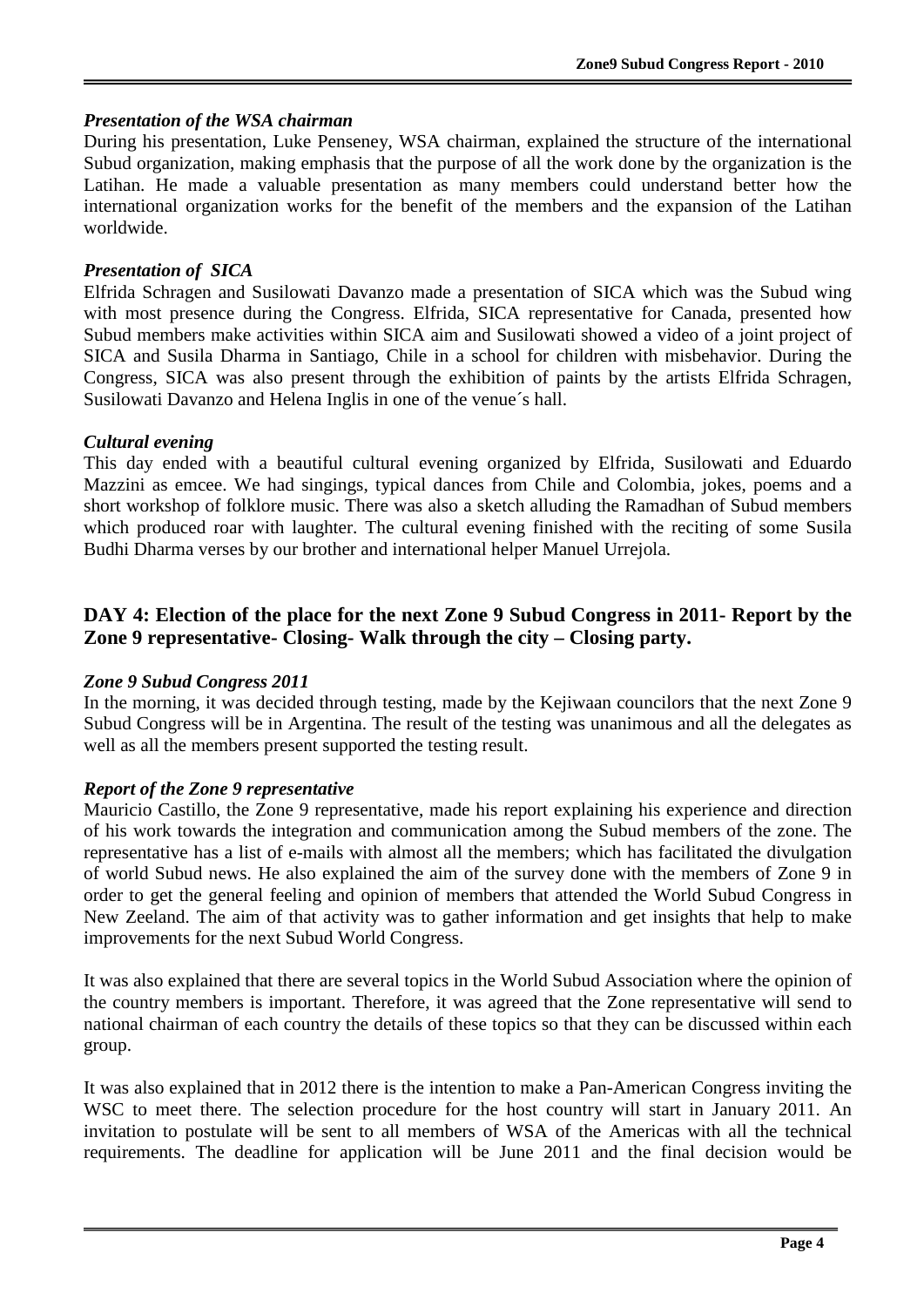supported by testing of the international helpers during the next WSC meeting in Rungan Sari in June 2011. All the delegates in the Congress supported and approved this procedure.

#### *Closing*

The official closing of the Congress followed up the report of the Zone 9 representative. During the closing we gave the opportunity for each member to express their feelings or whatever they want to say on that moment. Eleazar Luft, as representative of the host country, said the farewell words and he gave to everyone another gift.

#### *Walk to downtown in Florianopolis*

A walk to downtown in Florianopolis was organized to complement the relaxation and entertainment outside the Congress´ venue. We went all first to have lunch in a restaurant and afterwards we visit different touristic points and the commercial area where many of us could enjoy the city, do shopping and buy souvenirs.

#### *Closing party*

 $\overline{a}$ 

In the night of the last day there was a colorful party with dancing music. During the sightseeing in the city many of us bought gifts to play during the party a popular brazilian game called "troca troca". Everybody enjoyed this game which was a complement to the dancing in the party.

=========================================================================

# • **Money contribution of the Zone 9 countries to WSA-2010**

The money contribution of the Zone 9 to the WSA in 2010 was US\$ 1.763,00. This money was already sent to the Executive Committee of the WSA (ex ISC). The transfer cost was US\$36, which were deducted from the Zone 9 budget.

The detail of the amounts is as follow:

| Subud Chile                                         |                |  |
|-----------------------------------------------------|----------------|--|
| Received from Fauzan Valenzuela                     | US\$ 1.020,00  |  |
| Received from Nabilah Castillo                      | US\$<br>100,00 |  |
| <b>Total contribution of Subud Chile</b>            | US\$ 1.120,00  |  |
| <b>Subud Peru:</b> Received from Eduardo Mazzini    | US\$<br>40,00  |  |
| <b>Subud Argentina: Received from Macario Conti</b> | US\$<br>103,00 |  |
| <b>Subud Brazil:</b> Received from Fleazar Luft     | US\$<br>500,00 |  |
| Total contribution of Zone9 to the WSA in 2010      | US\$ 1,763.00  |  |